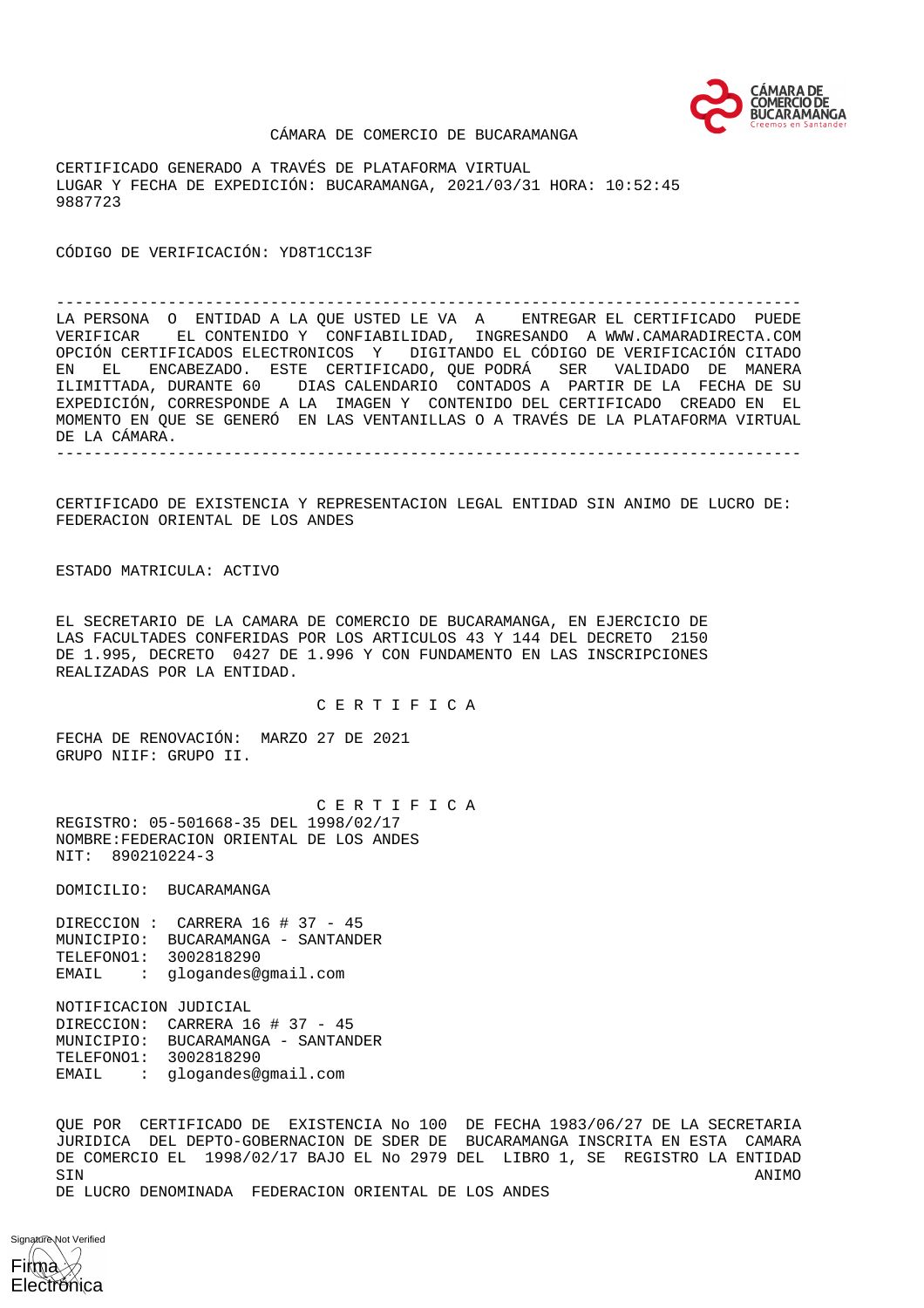C E R T I F I C A

QUE DICHA SOCIEDAD/ENTIDAD HA SIDO REFORMADA POR LOS SIGUIENTES DOCUMENTOS: DOCUMENTO NUMERO FECHA ENTIDAD CIUDAD INSCRIPC. ESCRIT. PUBLICA 2065 1999/07/12 NOTARIA 05 BUCARAMANGA 1999/09/13 ESCRIT. PUBLICA 1763 2001/10/01 NOTARIA 09 BUCARAMANGA 2001/11/14 ESCRIT. PUBLICA 1033 2004/05/27 NOTARIA 09 BUCARAMANGA 2004/06/09

 C E R T I F I C A VIGENCIA ES: DESDE EL 1983/06/27 HASTA EL 2082/06/27

## C E R T I F I C A

OBJETO SOCIAL: QUE POR ESCRITURA NO. 1.033, ANTES CITADA CONSTA: "...A- PROPEN DER POR EL DESARROLLO CULTURAL, SOCIAL, DEPORTIVO Y ASISTENCIAL DE SUS AFILIA ADOS Y DE LA COMUNIDAD. B- PROMOCIONAR EL PENSAMIENTO CIENTIFICO LA REAFIRMA CION DE LOS VALORES DE LA NACIONALIDAD, DENTRO DE LOS PRINCIPIOS DE LOS VALO RES DE LA NACIONALIDAD, DENTRO DE LOS PRINCIPIOS DEMOCRATICOS, LA LIBERTAD DE EXPRESION Y EL RESPETO A LOS DEBERES E IDEALES HUMANOS. C- PRESTAR SERVICIOS Y ESTIMULOS EDUCATIVOS, MEDICO ASISTENCIALES Y RECREATIVO. D- CONSTRUIR, EDIFI CAR O REMODELAR, TRANSFORMAR, VENDER, GRAVAR Y EN GENERAL CELEBRAR TOCA CLASE DE ACTOS DISPOSITIVOS O DE SIMPLE ADMINISTRACION SOBRE LOS BIENES MUEBLES O IN MUEBLES, TANGIBLES O INTANGIBLES DE LA FEDERACION ORIENTAL DE LOS ANDES SEGUN LO QUE SE ESTIME CONVENIENTE PARA EL CUMPLIMIENTO DE LOS FINES DE ELLA, SEA CUAL FUERE LA SEDE DONDE SE HALLEN UBICADOS. E- ADELANTAR OPERACIONES ECONOMI CAS DESTINADAS A CONSERVAR E INCREMENTAR SU PATRIMONIO Y SUS RENTAS. F- RECI BIR DONACIONES, HERENCIAS, LEGADOS, AUXILIOS OFICIALES DE CARACTER MUNICIPAL, DEPARTAMENTAL, NACIONAL O DE INSTITUTOS DESCENTRALIZADOS. G- RECIBIR EN COMODA TO BIENES INMUEBLES Y DESTINADOS A LA PRESTACION DE SERVICIO. H- REALIZAR TODA CLASE DE TRANSACCIONES CIVILES, COMERCIALES, FINANCIERAS, ETC. QUE LE PERMITAN MANENER RECURSOS PROPIS PARA ADELANTAR LOS OBJETIVOS PROPUESTOS. I- CELEBRAR TODA CLASE DE CONTRATOS LICITOS, DE CARACTER ECONOMICO, CIVIL, COMERCIAL O AD MINISTRATIVO. J- TODAS AQUELLAS ACTIVIDADES CONEXAS O SECUNDARIAS QUE GUARDEN RELACION DIRECTA CON LAS PRINCIPALES. K- RECIBIR Y ADMINISTRAR EL CEMENTERIO<br>UNIVERSAL DE CONFORMIDAD CON LA VOLUNTAD DE SUS CONSTITUYENTES Y REALIZAR LAS UNIVERSAL DE CONFORMIDAD CON LA VOLUNTAD DE SUS DEMAS ACTIVIDADES RELACIONADAS CON ESTE OBJETO."

#### C E R T I F I C A

PATRIMONIO: ESTAN CONSTITUIDOS POR: A- LOS APORTES INICIALES Y LOS NUEVOS QUE LLEGAREN A EFECTUAR LAS LOGIAS MIEMBRO. B- LOS BIENES MUEBLES O INMUEBLES QUE ACTUALMENTE POSEA LA FEDERACION, Y LOS QUE ADQUIERA A CUALQUIER TITULO CON POS TERIORIDAD. C- LAS RENTAS QUE PERCIBA POR CONCEPTO DE PRESTACION DE SERVICIOS D- LAS CUOTAS EXTRAORDINARIAS QUE LA ASAMBLEA LLEGARE A DETERMINAR PARA LOS MIEMBROS. E- LAS PARTIDAS QUE SE LE ASIGNEN DENTRO DE LOS PRESUPUESTOS NACIO NAL, DEPARTAMENTAL O MUNICIPAL. F- LAS DEMAS CONTRIBUCIONES QUE SIENDO LICITAS SEAN ACEPTADAS POR LA FEDERACION.

 C E R T I F I C A REPRESENTACION LEGAL: ES EL PRESIDENTE, QUIEN SERA REEMPLAZADO EN SUS FALTAS TEMPORALES O ABSOLUTAS POR EL VICEPRESIDENTE.

 C E R T I F I C A QUE POR ACTA No FOA-001-2021 DE 2021/03/25 DE ASAMBLEA GENERAL DE ASOCIADOS INSCRITA EN ESTA CAMARA DE COMERCIO EL 2021/03/31 BAJO EL No 70967 DEL LIBRO 1, CONSTA: CARGO NOMBRE PRESIDENTE SUS ESPINOSA DAVID ALBERTO DOC. IDENT. C.C. 13819200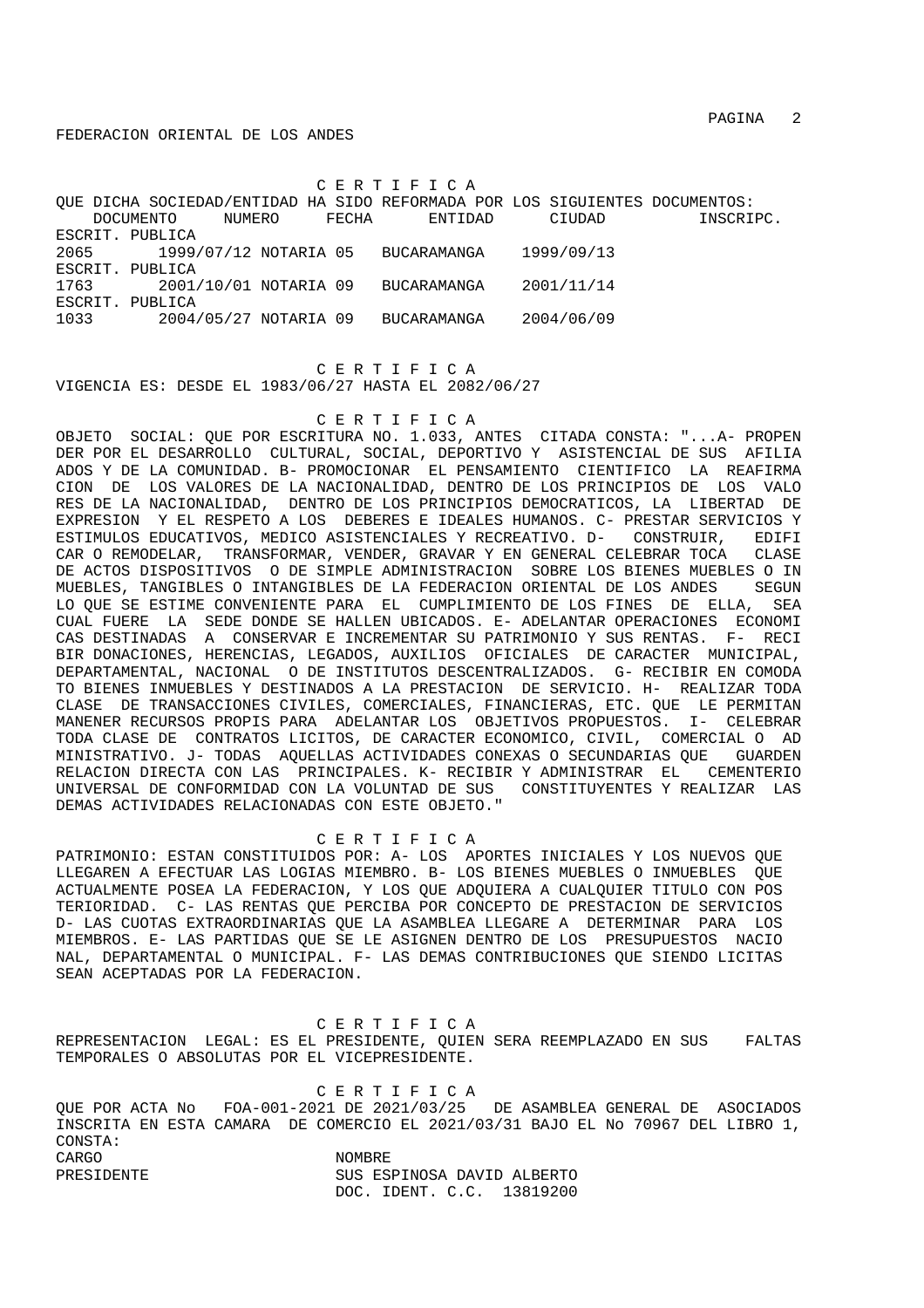## C E R T I F I C A

FACULTADES DEL RERPESENTANTE LEGAL: QUE POR ESCRITURA NO. 1.033, ANTES CITADA CONSTA: "...A- REPRESENTAR A LA FEDERACION EN LOS ACTOS JUDICIALES O EXTRAJUDI CIALES, ASI COMO ANTE LAS AUTORIDADES ADMINISTRATIVAS Y ANTE TERCEROS. B- EJECU TAR TODO ACTO O CONTRATO RELACIONADO CON EL OBJETO SOCIAL DE LA FEDERACION. CUANDO LA CUANTIA SEA SUPERIOR A LOS TREINTA (30) SALARIOS MINIMOS LEGALES MEN SUALES VIGENTES RELACIONADOS CON INVERSION O FINANCIAMIENTO, REQUERIRA LA AUTO RIZACION DE LA JUNTA DIRECTIVA. C- CELREBRAR LOS CONTRATOS RELATIVOS A LA ADQUI SICION, ARRENDAMIENTO O ENAJENACION DE BIENES RAICES QUE SEAN NECESRIOS PARA LA BUENA MARCHA DE LA FEDERACION, PREVIA AUTORIZACION DE LA ASAMBLEA GENERAL O DE LA JUNTA DIRECTIVA SEGUN EL CASO. D- EJECUTAR LAS AUTORIZACIONES DE EMPRESTITOS QUE HAYAN SIDO APROBADOS POR LA ASAMBLEA GENERAL O LA JUNTA DIRECTIVA. E- PRESI DIR LAS REUNIONES DE LA ASAMBLEA GENERAL Y DE LA JUNTA DIRECTIVA. F- VELAR POR EL CUMPLIMIENTO DE LOS ESTATUTOS Y LOS REGLAMENTOS DE LA FEDERACION. G- LAS DE MAS QUE LE SENALEN LA ASAMBLEA GENERAL Y LA JUNTA DIRECTIVA. PARAGRAFO: LOS AC TOS ADMINISTRATIVOS DEL PRESIDENTE SE LLAMARAN RESOLUCIONES."

#### C E R T I F I C A

JUNTA DIRECTIVA: QUE POR ACTA No FOA-001-2021 DE 2021/03/25 DE ASAMBLEA GENERAL DE ASOCIADOS INSCRITA EN ESTA CAMARA DE COMERCIO EL 2021/03/31 BAJO EL No 70967 DEL LIBRO 1, CONSTA: P R I N C I P A L E S

|                   | SIN VALIDACION                         | C.C. 1 |                |
|-------------------|----------------------------------------|--------|----------------|
|                   |                                        |        | 10062331       |
|                   | VILLAMIZAR AMADOR LUIS FERNANDO C.C.   |        | 71788225       |
|                   | MESTRE ARISTIZABAL CARLOS EDUARDO C.C. |        | 91235368       |
|                   | COTE PEÑA LUIS FERNANDO<br>C.C.        |        | 91226267       |
|                   | NIETO MANTILLA JORGE ARTURO            | C.C.   | 91226057       |
|                   | SERRANO MARTINEZ ANTONIO JOSE C.C.     |        | 5577369        |
|                   | GONZALEZ VESGA GERARDO JOSE C.C.       |        | 17056380       |
|                   | C.C.<br>GARCIA SUAREZ JAIRO            |        | 91202047       |
|                   | PEREZ ROMERO LUIS JULIAN               | C.C.   | 13544490       |
| S U P L E N T E S |                                        |        |                |
|                   | PUENTES VILLAMIZAR OSCAR C.C. 13809174 |        |                |
|                   | ALARCON NIVIA MIGUEL ANGEL C.C.        |        | 19180849       |
|                   | DURANT ESCORCIA ALBERTO ENRIQUE C.C.   |        | 4008230        |
|                   | SIN VALIDACION                         | C.C.   | $\overline{4}$ |
|                   | MUJICA PEDRAZA JORGE ALBERTO C.C.      |        | 13818888       |
|                   | SEPULVEDA DELGADO JULIO ERNESTO C.C.   |        | 13826245       |
|                   | SIERRA CASTRO GERARDO AUGUSTO C.C.     |        | 91513977       |
|                   | ARANGO CANO CELESTINO                  | C.C.   | 13834070       |
|                   | CADENA ANTOLINEZ SERGIO EMILIO C.C.    |        | 13833661       |
|                   | NIÑO RODRIGUEZ ALVARO ENRIOUE C.C.     |        | 91217311       |

 C E R T I F I C A OTROS NOMBRAMIENTOS: QUE POR ACTA No 012 DE 2004/03/23 DE ASAMBLEA EXTRAORDINARIA DE ASOCIADOS INSCRITA EN ESTA CAMARA DE COMERCIO EL 2004/06/09 BAJO EL No 17694 DEL LIBRO 1, CONSTA: REVISOR FISCAL PRINCIPAL ALIRIO RUEDA GOMEZ C.C. 2018130 REVISOR FISCAL SUPLENTE CLARA INES RODRIGUEZ DE CAMARGO C.C. 27952562

# C E R T I F I C A CIIU-CODIFICACION ACTIVIDAD ECONOMICA

ACTIVIDAD PRINCIPAL : 9499 ACTIVIDADES DE OTRAS ASOCIACIONES N.C.P.

ACTIVIDAD SECUNDARIA : 6810 ACTIVIDADES INMOBILIARIAS REALIZADAS CON BIENES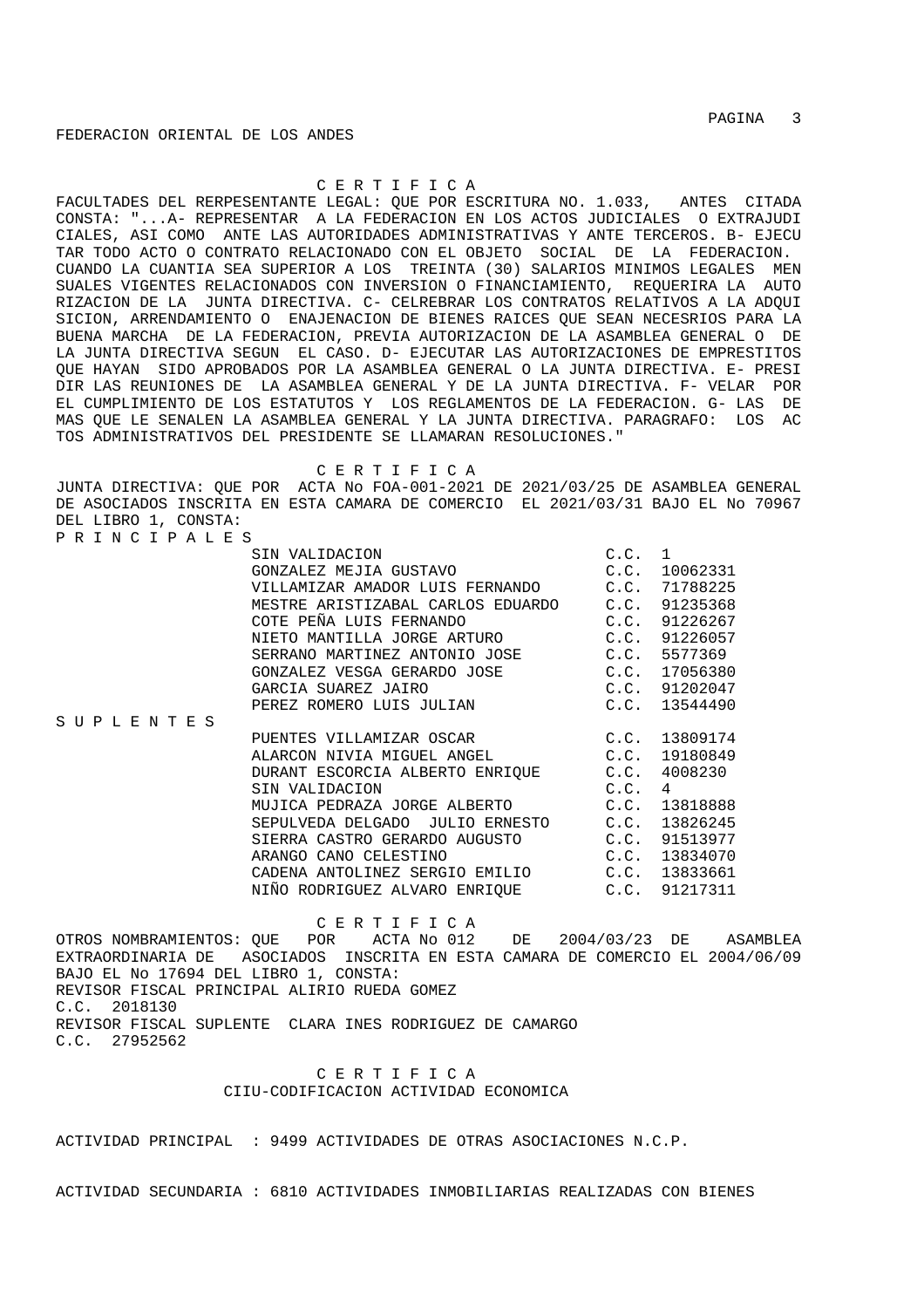PROPIOS O ARRENDADOS

 C E R T I F I C A MATRICULA ESTABLECIMIENTO: 317966 DEL 2015/03/18 NOMBRE: PARQUEADERO IDEAL FECHA DE RENOVACION: MARZO 27 DE 2021 DIRECCION COMERCIAL: CARRERA 16 # 37 - 45 BARRIO CENTRO MUNICIPIO: BUCARAMANGA - SANTANDER TELEFONO : 3002818290 E-MAIL: glogandes@gmail.com ACTIVIDAD PRINCIPAL : 5221 ACTIVIDADES DE ESTACIONES, VÍAS Y SERVICIOS COMPLEMENTARIOS PARA EL TRANSPORTE TERRESTRE

C E R T I F I C A

QUE LA ENTIDAD SE ENCUENTRA SOMETIDA A LA INSPECCION, VIGILANCIA Y CONTROL DE LA SECRETARIA JURIDICA DE LA GOBERNACION DE SANTANDER EN CONSECUENCIA ESTA OBLIGADA A CUMPLIR CON LAS NORMAS QUE RIGEN ESTA CLASE DE ENTIDADES.

NO APARECE INSCRIPCION POSTERIOR DE DOCUMENTOS QUE MODIFIQUE LO ANTES ENUNCIADO EXPEDIDO EN BUCARAMANGA, A 2021/03/31 10:52:45 - REFERENCIA OPERACION 9887723

-------------------------------------------------------------------------------- LOS ACTOS DE REGISTRO AQUÍ CERTIFICADOS QUEDAN EN FIRME DIEZ DÍAS HÁBILES | DESPUÉS DE LA FECHA DE INSCRIPCIÓN, SIEMPRE QUE, DENTRO DE DICHO TERMINO, NO| | SEAN OBJETO DE LOS RECURSOS DE REPOSICIÓN ANTE ESTA ENTIDAD, Y / O | DE APELACIÓN ANTE LA SUPERINTENDENCIA DE INDUSTRIA Y COMERCIO.

| | | PARA EFECTOS DEL CÓMPUTO DE LOS TÉRMINOS LOS SÁBADOS NO SON DÍAS HÁBILES EN | LA CÁMARA DE COMERCIO DE BUCARAMANGA.

| | | EL PRESENTE CERTIFICADO NO CONSTITUYE CONCEPTOS FAVORABLES DE USO DE SUELO, | | NORMAS SANITARIAS Y DE SEGURIDAD. | --------------------------------------------------------------------------------

--------------------------------------------------------------------------------

## | I M P O R T A N T E |

EL REGISTRO ANTE LAS CAMARAS DE COMERCIO NO CONSTITUYE APROBACION DE ESTATUTOS. (ART.636 CODIGO CIVIL). LA PERSONA JURIDICA DE QUE TRATA ESTE CERTIFICADO SE ENCUENTRA SUJETA A LA INSPECCION, VIGILANCIA Y CONTROL DE LAS AUTORIDADES QUE EJERCEN ESTA FUNCION, POR LO TANTO DEBERA PRESENTAR ANTE LA AUTORIDAD CORRESPONDIENTE | EL CERTIFICADO DE REGISTRO RESPECTIVO, EXPEDIDO POR LA CAMARA DE COMERCIO, | | DENTRO DE LOS 10 DIAS HABILES SIGUIENTES A LA FECHA DE INSCRIPCION, MAS EL | | TERMINO DE LA DISTANCIA CUANDO EL DOMICILIO DE LA PERSONA JURIDICA SIN ANIMO | DE LUCRO QUE SE REGISTRA ES DIFERENTE AL DE LA CAMARA DE COMERCIO QUE LE | CORRESPONDE. EN EL CASO DE REFORMAS ESTATUTARIAS ADEMAS SE ALLEGARA COPIA | DE LOS ESTATUTOS. | TODA AUTORIZACION, PERMISO, LICENCIA O RECONOCIMIENTO DE CARACTER OFICIAL, | SE TRAMITARA CON POSTERIORIDAD A LA INSCRIPCION DE LAS PERSONAS JURIDICAS SIN ANIMO DE LUCRO EN LA RESPECTIVA CAMARA DE COMERCIO.

--------------------------------------------------------------------------------